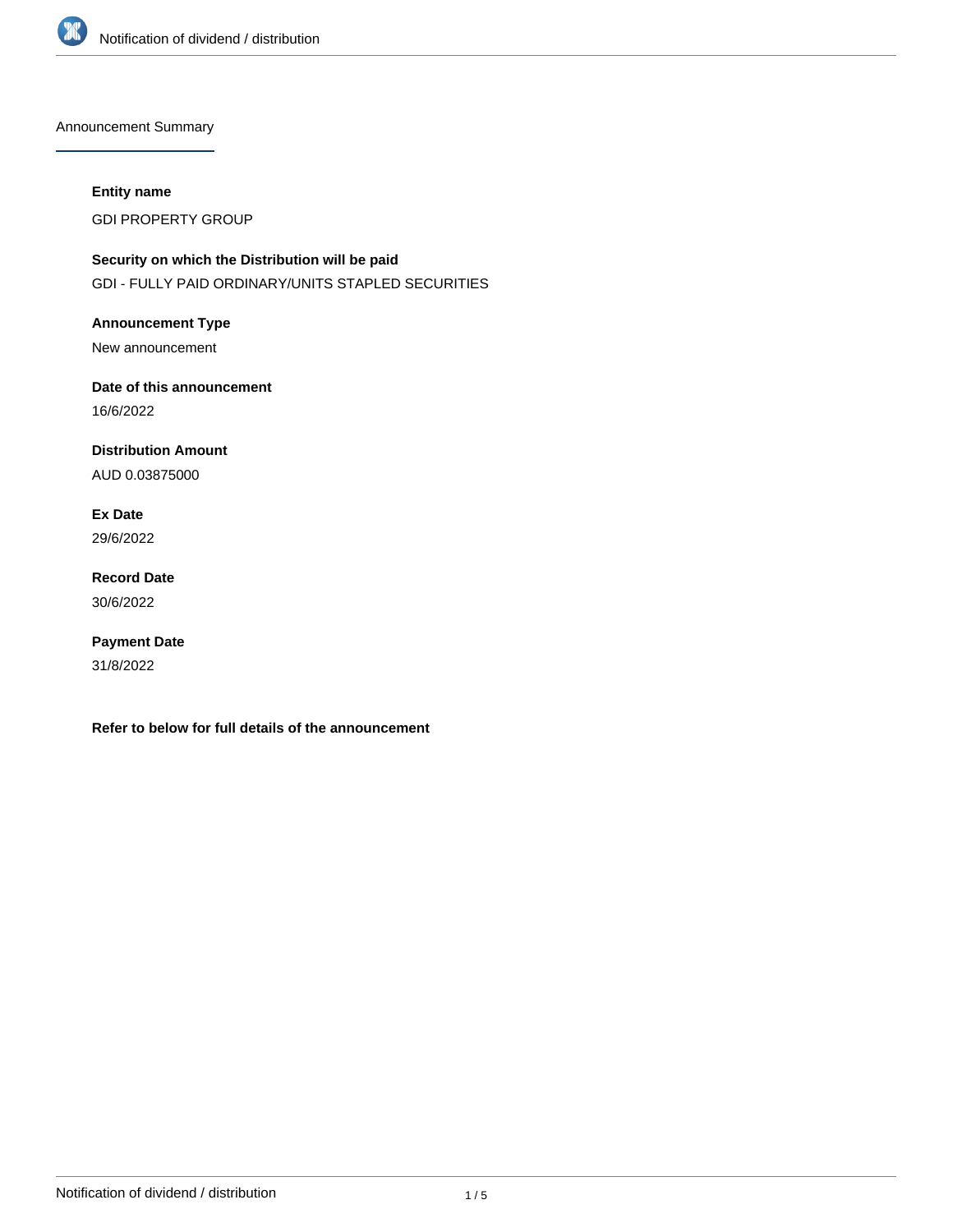

Announcement Details

Part 1 - Entity and announcement details

#### **1.1 Name of +Entity**

GDI PROPERTY GROUP

# **1.2 Registered Number Type** other

**Registration Number**

ACN 166 479 189 ARSN 166 598 161

#### **1.3 ASX issuer code**

GDI

#### **1.4 The announcement is** New announcement

**1.5 Date of this announcement** 16/6/2022

**1.6 ASX +Security Code**

GDI

**ASX +Security Description** FULLY PAID ORDINARY/UNITS STAPLED SECURITIES

Part 2A - All dividends/distributions basic details

**2A.1 Type of dividend/distribution** Ordinary

**2A.2 The Dividend/distribution:**

relates to a period of six months

**2A.3 The dividend/distribution relates to the financial reporting or payment period ending ended/ending (date)** 30/6/2022

## **2A.4 +Record Date**

30/6/2022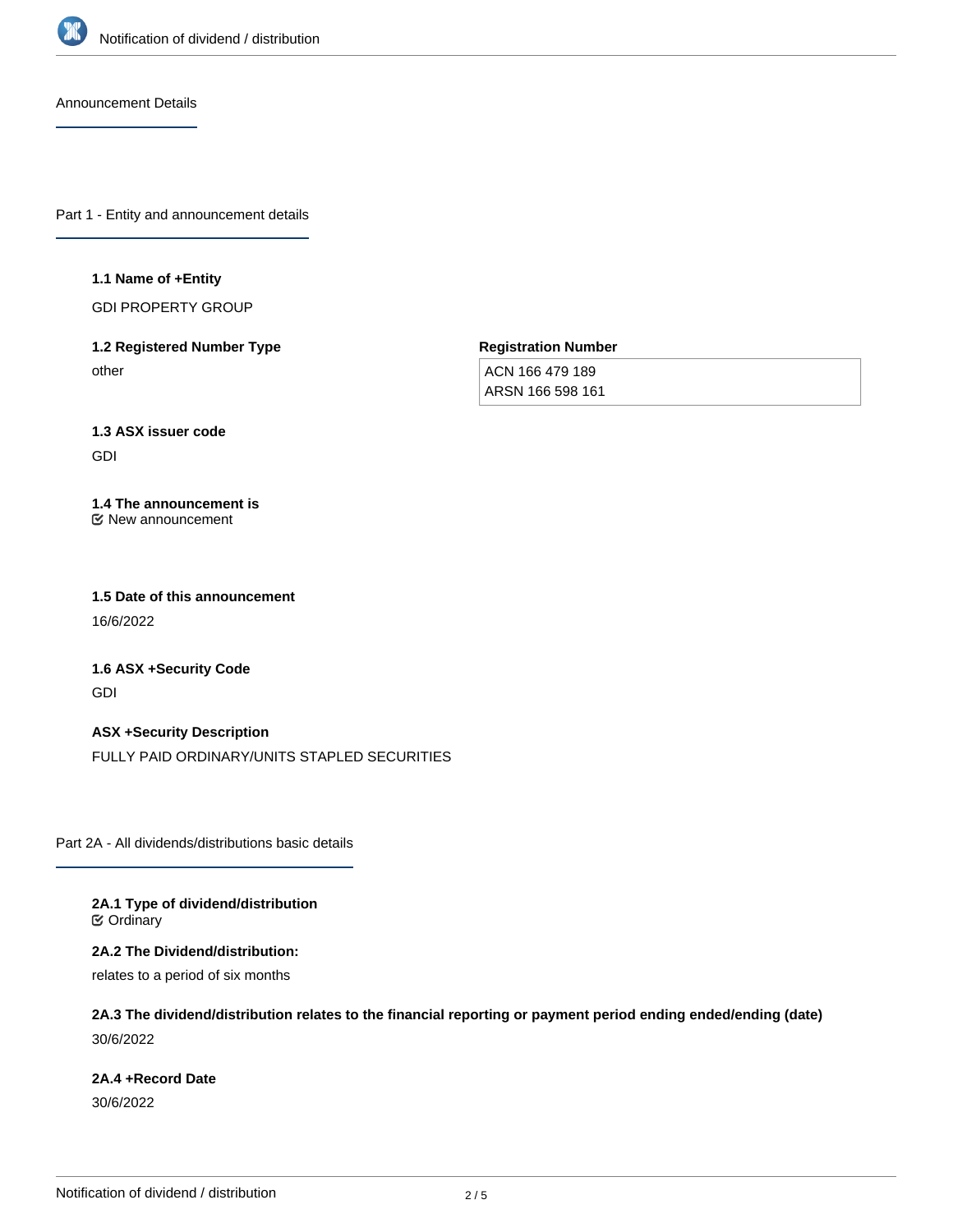## **2A.5 Ex Date**

29/6/2022

### **2A.6 Payment Date**

31/8/2022

**2A.7 Are any of the below approvals required for the dividend/distribution before business day 0 of the timetable?**

**Estimated or Actual?**

Estimated

- **Security holder approval**
- **Court approval**
- **Lodgement of court order with +ASIC**
- **ACCC approval**
- **FIRB approval**
- $\bullet$ **Another approval/condition external to the entity required before business day 0 of the timetable for the dividend/distribution.**

No

**2A.8 Currency in which the dividend/distribution is made ("primary currency")**

AUD - Australian Dollar

**2A.9 Total dividend/distribution payment amount per +security (in primary currency) for all dividends/distributions notified in this form**

AUD 0.03875000

**2A.10 Does the entity have arrangements relating to the currency in which the dividend/distribution is paid to securityholders that it wishes to disclose to the market?** No

**2A.11 Does the entity have a securities plan for dividends/distributions on this +security?** We do not have a securities plan for dividends/distributions on this security

**2A.12 Does the +entity have tax component information apart from franking?** Yes

Part 3A - Ordinary dividend/distribution

**3A.1 Is the ordinary dividend/distribution estimated at this time? 3A.1a Ordinary dividend/distribution estimated amount per +security** AUD 0.03875000 **3A.1a(i) Date that actual ordinary amount will be announced** 21/8/2022 **Estimated or Actual?** Estimated Yes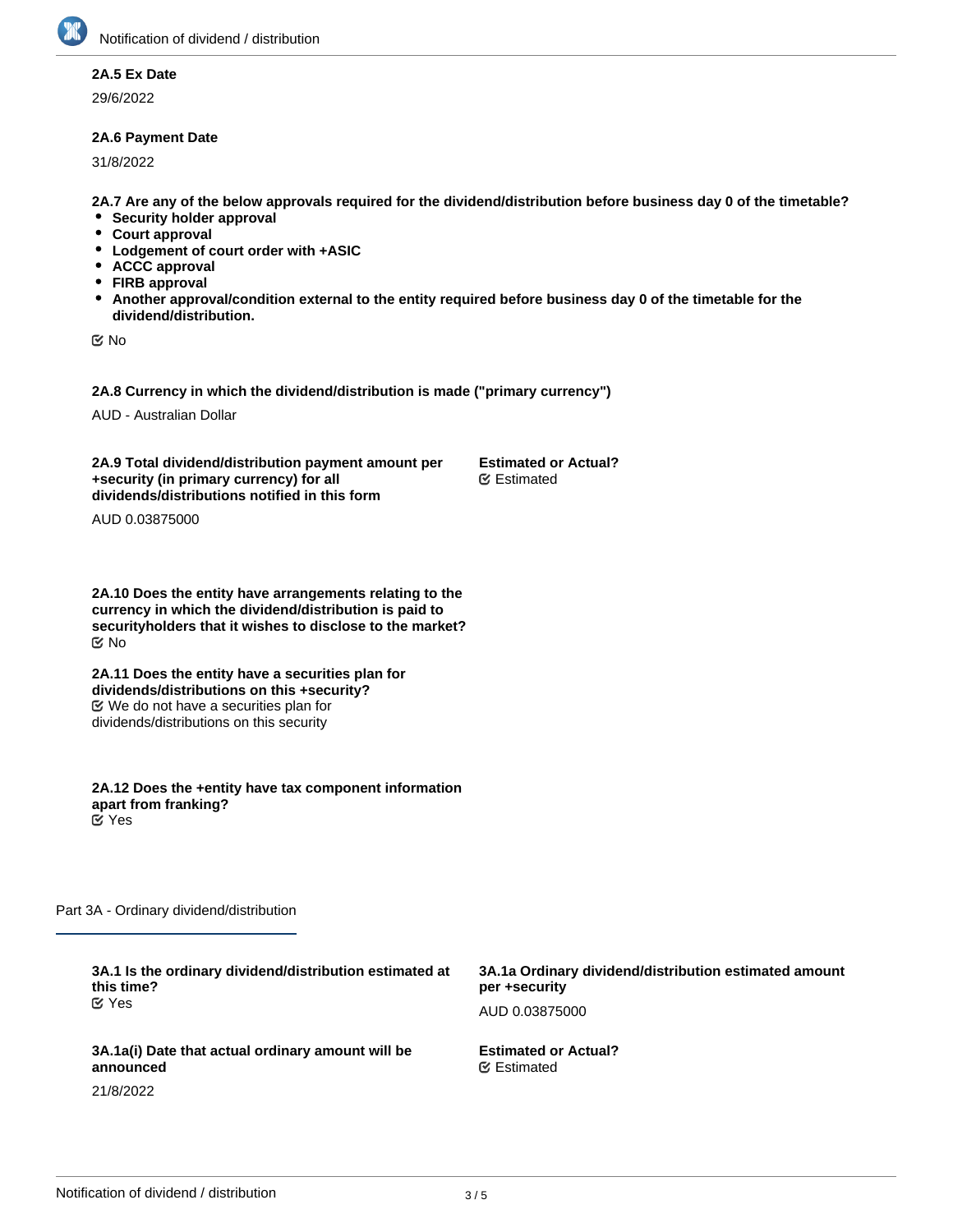

| 3A.1b Ordinary Dividend/distribution amount per<br>security                                                   |                                                                     |
|---------------------------------------------------------------------------------------------------------------|---------------------------------------------------------------------|
| <b>AUD</b>                                                                                                    |                                                                     |
| 3A.2 Is the ordinary dividend/distribution franked?<br>$\propto$ No                                           |                                                                     |
| 3A.3 Percentage of ordinary dividend/distribution that is<br>franked                                          |                                                                     |
| 0.0000%                                                                                                       |                                                                     |
| 3A.4 Ordinary dividend/distribution franked amount per<br>+security                                           | 3A.5 Percentage amount of dividend which is unfranked<br>100,0000 % |
| AUD 0.00000000                                                                                                |                                                                     |
| 3A.6 Ordinary dividend/distribution unfranked amount<br>per +security excluding conduit foreign income amount |                                                                     |
| AUD 0.03875000                                                                                                |                                                                     |
| 3A.7 Ordinary dividend/distribution conduit foreign<br>income amount per security                             |                                                                     |
| AUD 0.00000000                                                                                                |                                                                     |

Part 3E - Other - distribution components / tax

### **3E.1 Please indicate where and when information about tax components can be obtained (you may enter a url).**

| www.gdi.com.au |  |  |  |
|----------------|--|--|--|
| 31 August 2022 |  |  |  |

3E.2 Please indicate the following information if applicable. (Refer Annual Investment Income Report specification for further information)

| <b>Field Name</b>                                                        | <b>AIIR Specification Reference</b> | Value | Estimated/Actual |
|--------------------------------------------------------------------------|-------------------------------------|-------|------------------|
| Interest                                                                 | 9.79                                |       |                  |
| Unfranked dividends not<br>declared to be conduit foreign 9.80<br>income |                                     |       |                  |
| Unfranked dividends declared 9.81<br>to be conduit foreign income        |                                     |       |                  |
| Assessable foreign source<br>income                                      | 9.91                                |       |                  |
| Tax-free amounts                                                         | 9.96                                |       |                  |
| Tax-deferred amounts                                                     | 9.97                                |       |                  |
| Managed investment trust<br>fund payments                                | 9.105                               |       |                  |
|                                                                          | 9.120                               |       |                  |